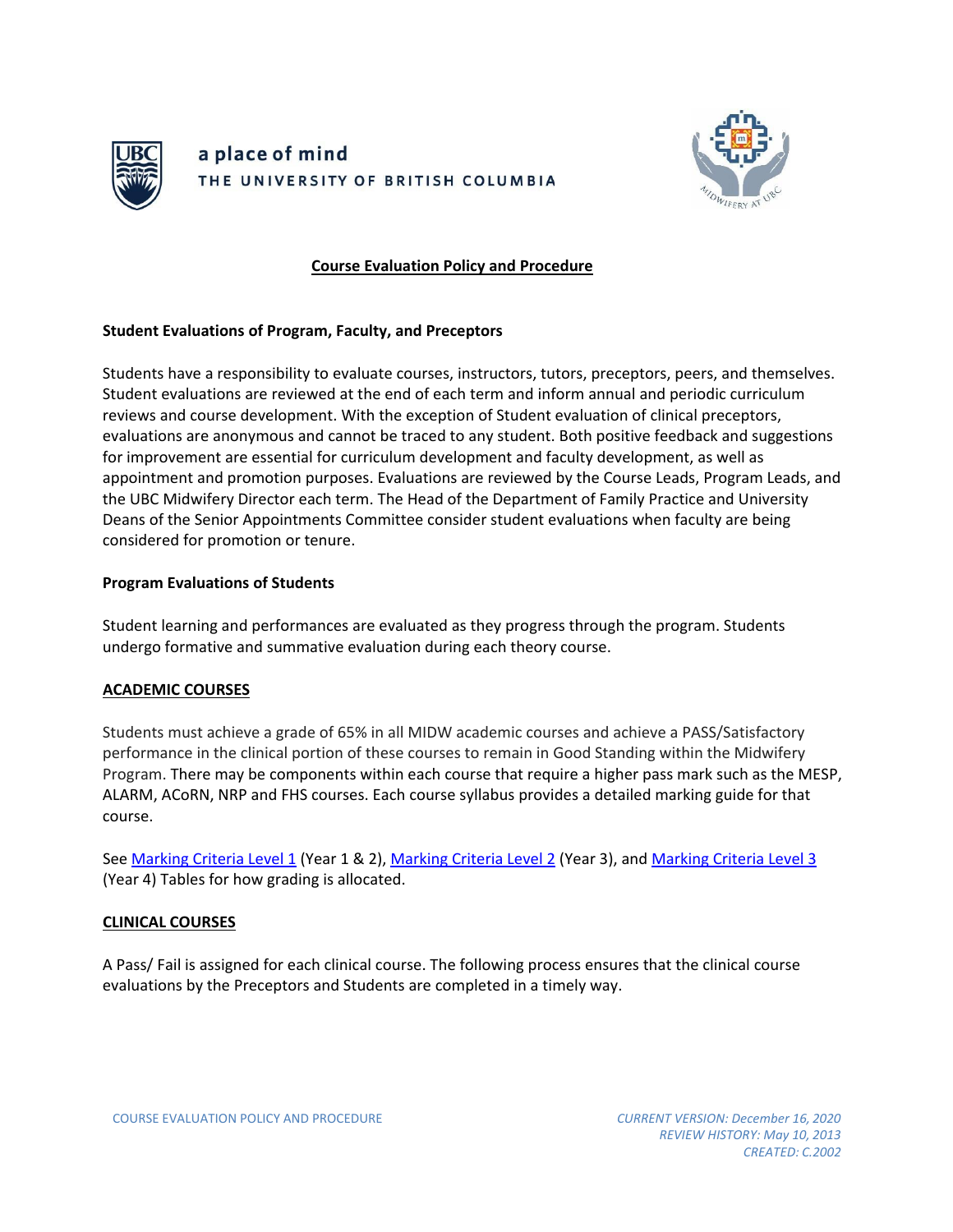# **Student Responsibilities**

Instructions for completing Course Evaluations as a midwifery student in T-Res are found [here.](https://resilience.zendesk.com/hc/en-us/articles/115000723554-Completing-a-Course-Evaluation-as-a-Student-Midwifery-)

- 1. Initiate and take primary responsibility for scheduling the midterm and final evaluations several weeks in advance, based on dates provided by the tutor. This must be done by coordinating with both the preceptor and course tutor.
- 2. Complete a self-evaluation at least 48 hours prior to meeting with the clinical preceptor.
- 3. Ensure year to date and term birth numbers are accurately recorded on evaluation tool(T-Res).
- *4.* Meet with the preceptor to discuss both self-evaluation and preceptor evaluation of student*prior* to meeting with the Course Tutor.
- 5. Ensure evaluations are completed and verified on T-Res at least 24 hours prior to formal evaluation with Tutor. Follow up with preceptor as needed to ensure verification iscomplete.

# **Preceptor Responsibilities**

Instructions for completing Course Evaluations as a Preceptor in T-Res are found [here.](https://resilience.zendesk.com/hc/en-us/articles/115000719493-Completing-a-Course-Evaluation-as-a-Preceptor-Midwifery-)

- 1. Review the Preceptor Evaluation of Student document (course specific) in T-Res at the beginning of the term.
- 2. Work with student to schedule the midterm and final evaluations at the beginning of the term based on the dates provided in the course syllabus.
- 3. Verify the student's experience log weekly, just prior to completing mid-term and final evaluations. This must include confirming all births based on the definitions outlined on the evaluation tool:
- 4. Complete the preceptor evaluation of student document on T-Res at least 24 hours prior to the scheduled meeting with the course tutor.
	- a. Comments and examples should be documented.
	- b. Ensure Birth numbers accurately reflect verified T-Reslog.
	- c. Recommend Pass, P minus, or Fail. Ensure all concerns are clearly documented with descriptive examples are provided.
- 5. Meet with the student to review the evaluation PRIOR to meeting with tutor. At this meeting, review the student's self-evaluation and the Preceptor evaluation of the student. Discuss any emerging or outstanding issues. Identify strengths and things for the student to work on.
- 6. Meet with the course tutor and student as scheduled. Review materials, make revisions as needed, ensure mid-term and final grade recommendations are noted. Sign the finalpage.

# **Course Lead / Tutor Responsibilities**

- 1. Confirm the formal evaluation meeting time with the student and preceptor. Meetings may be in person, by telephone or teleconference. Formal evaluations periods are established in the course syllabus twice per term.
- 2. Review the written appraisal of the student and preceptor.
- 3. Meet with the preceptor and student for the midterm and final evaluations in person or by telephone or teleconference. Ensure the supporting documentation adequately supports recommendations for progression or remediation.
- 4. Assign the final course grade.